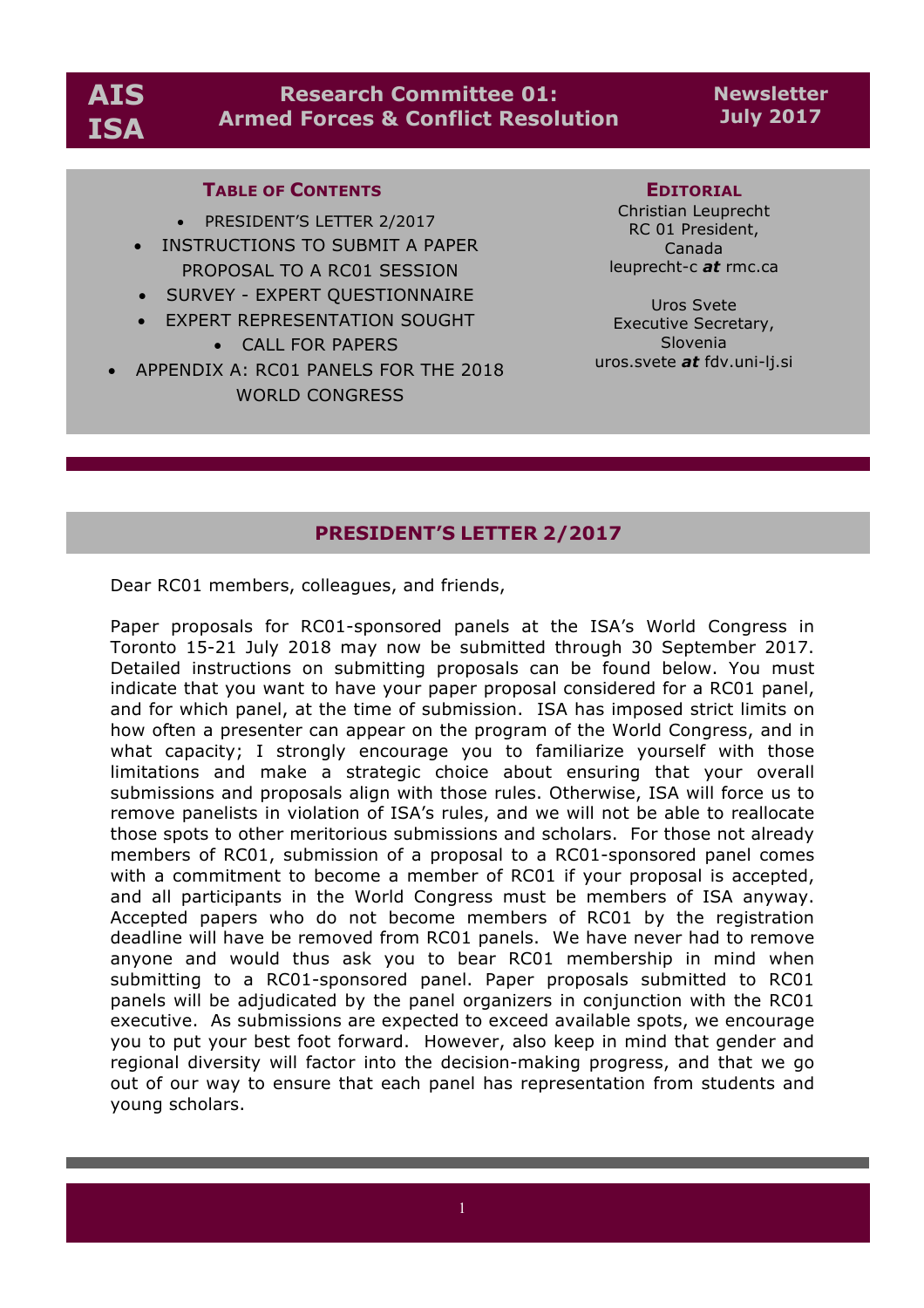# **AIS ISA**

RC01 received over 50% more panel proposals than the number of panels we were allocated by ISA for the World Congress. I appealed unsuccessfully to have the ceiling raised. So, among Lindy Heinecken, Uros Svete, and I we engaged in a difficult yet strategic conversation on merging some panels whose objectives overlapped, and cutting others, to bring the actual panels submitted in line with the number of panels we have been allocated. We have narrowed it down to a world-class set of panel proposals that are representative of the broad range of empirical, methodological, and theoretical diversity across subject matter expertise in armed forces and conflict resolution. There is something here for everyone, and we very much hope that you will join us. We are well on track for the largest RC01 gathering ever at the ISA's 2018 World Congress; so, not only will this be an unprecedented opportunity for you to meet and network with likeminded scholars from around the world, but we are also already planning at least one workshop, likely with the Balsillie School for International Affairs in nearby Kitchener/Waterloo on the topic of diversity in the armed forces, that will be distinct but either just before or just after the actual World Congress. We are also planning at least one dinner and opportunities for you to interact with members of the Canadian Armed Forces and representatives of the senior leadership of the Canadian defence community.

The newsletter also contains two calls for proposals, as well as information on recent books in RC01's joint series with ERGOMAS with Springer. Members interested in floating proposals for books in this series are encouraged to contact RC01 executive member irina.goldenberg@forces.gc.ca

Christian Leuprecht

## **PAPER PROPOSALS FOR ISA WORLD CONGRESS 15-21 JULY 2018 IN TORONTO, CANADA**

Instructions to submit a paper proposal to a RC01 session

http://www.isa-sociology.org/en/conferences/world-congress/toronto-2018/

## **Deadline 30 September 2017**

This is a hard deadline imposed by ISA. No submissions can be accepted after this date!!!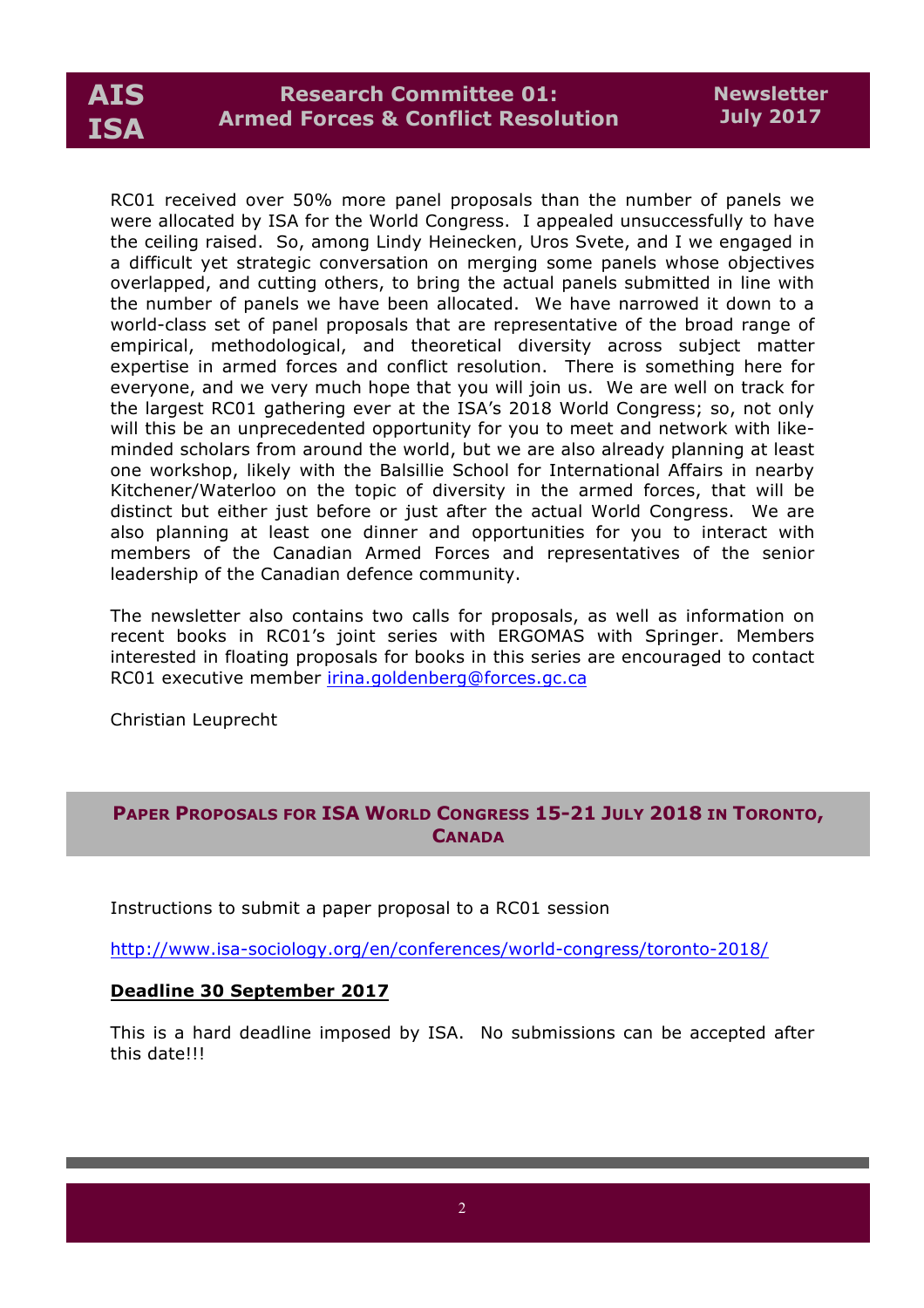**AIS ISA**

**SURVEY - EXPERT QUESTIONNAIRE**

## **What is the impact of Demographic Changes on Recruitment and Retention?**

Dear Ergomas Member / Friend of Ergomas,

You are invited to complete the following *Expert Questionnaire on the impact of demographic change on the recruitment and retention of personnel in Western Armed Forces.* With the demographic change taking place all over Western societies (aging population, low birth rates, changing family structures, migration, etc.), on the one hand, the number of young people entering the labor market will decline, while, on the other hand the number of seniors (and their life expectancy) will increase. As a result, Defense organizations will likely face severe recruitment and retention problems, especially but not only in technical specialties. It is therefore important that experts review and analyze existing human resources policies and propose measures to the relevant authorities both at the national and international level.

The aim of the online questionnaire is to collect the opinions and advices of a large panel of international experts (academics, civilian and military personnel in charge of human resources policy, personnel management and recruitment, and journalists specialized in defense matters, etc.) on the impact of demographic change on recruitment and retention in advanced industrial nations and the possible ways to face this important challenge for military organizations. The survey should take approximately 15 minutes to complete. Your opinion and recommendations on needed personnel programs, policies and initiatives are very important for our project.

The questionnaire has been developed by a group of Ergomas Members from Belgium, Canada, The Netherlands, Norway, Sweden, and Switzerland who are involved in a collaborative project within the framework of the European Defense Agency on *the impact of demographic change on the recruitment and retention of personnel in European armed forces*.

Please use the survey hyperlink or the QR code below for more information on the study and to complete the survey.

https://goo.gl/PSFToL



complete this survey**.**

We are very grateful for your  $\overline{\phantom{a}}$  and your willingness to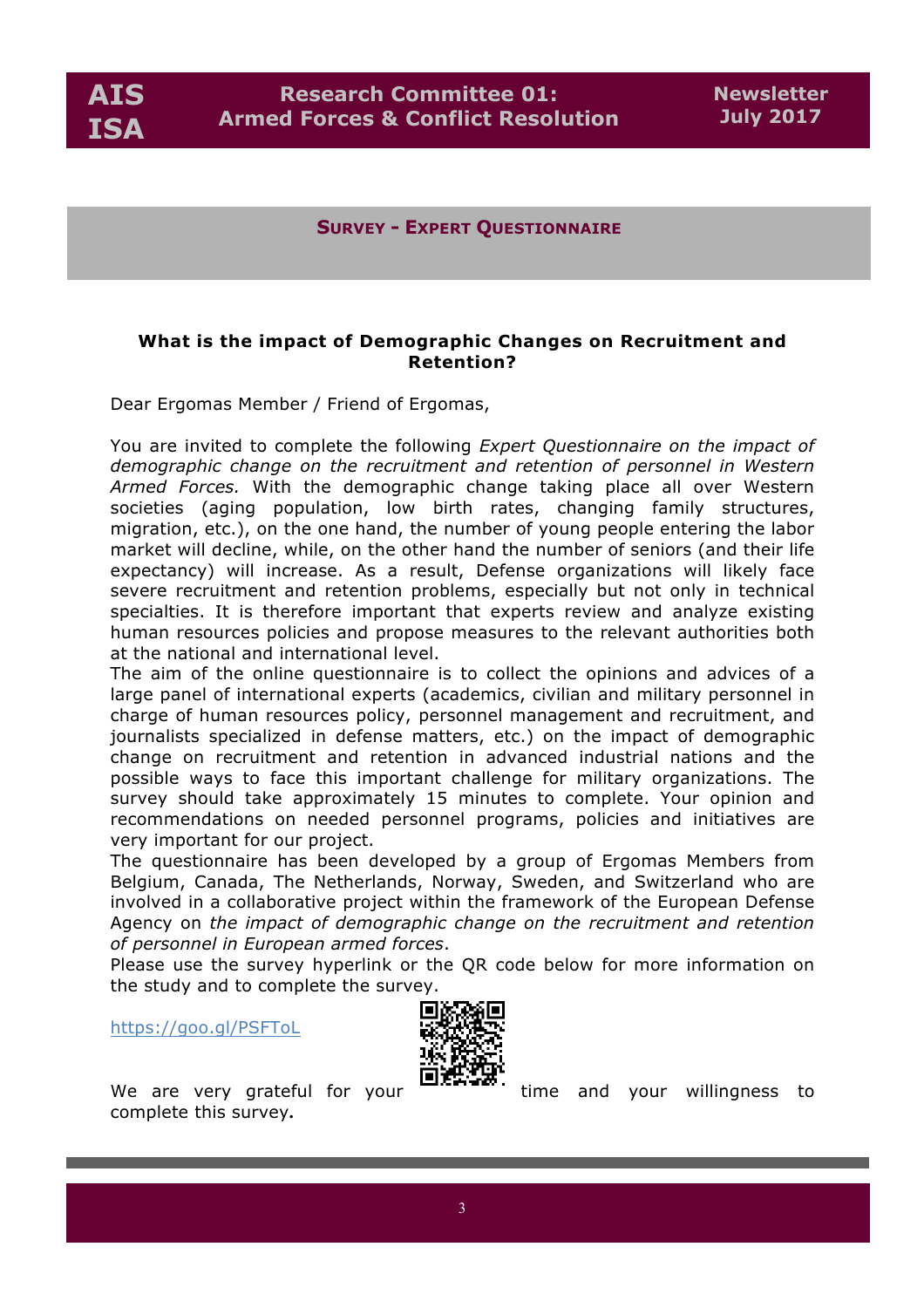

#### **EXPERT REPRESENTATION SOUGHT**

NATO's Science and Technology Organization recently approved a technical activity proposal for the stand-up of a one-year Exploratory Team (ET) to investigate personal and situational antecedents to ethical leadership. The purpose of the ET is to develop a model of predictors of ethical leadership and Terms of Reference for a subsequent multi-year NATO Research Task Group (RTG), which will conduct research to investigate antecedents to ethical leadership amongst participating NATO and Partner for Peace nations. The ET will be formed for one year, commencing this summer. The majority of the work will be done remotely via email and conference calls, and there *may* be one meeting at some point throughout the year.

If you have expertise in this domain and are interested in being nominated by your nation as the national representative on this group, or for additional information, please contact my colleague Dr. Damian O'Keefe at DAMIAN.O'KEEFE@forces.gc.ca.

## **CALL FOR PAPERS**

\*\*\*\*\*\*\*\*\*\*\*\*\*\*\*\*\*

## **Subject: ERGOMAS ANNOUNCEMENT: Future of Armed Forces 2040 Conference**

**Date:** June 11, 2017 at 08:06:18 EDT

Dear ERGOMAS members and friends,

Please find attached the Call for Papers for an international conference titled *Future of Armed Forces 2040*. The conference will take place 26-27 September in Sofia Bulgaria. The conference organizer is Defence Advanced Research Institute of G.S. Rakovski National Defence College (RNDC) with partnership of the Armed Forces Communications and Electronics Association (AFCEA) International, South east European Region.

The goals of the conference are as follows: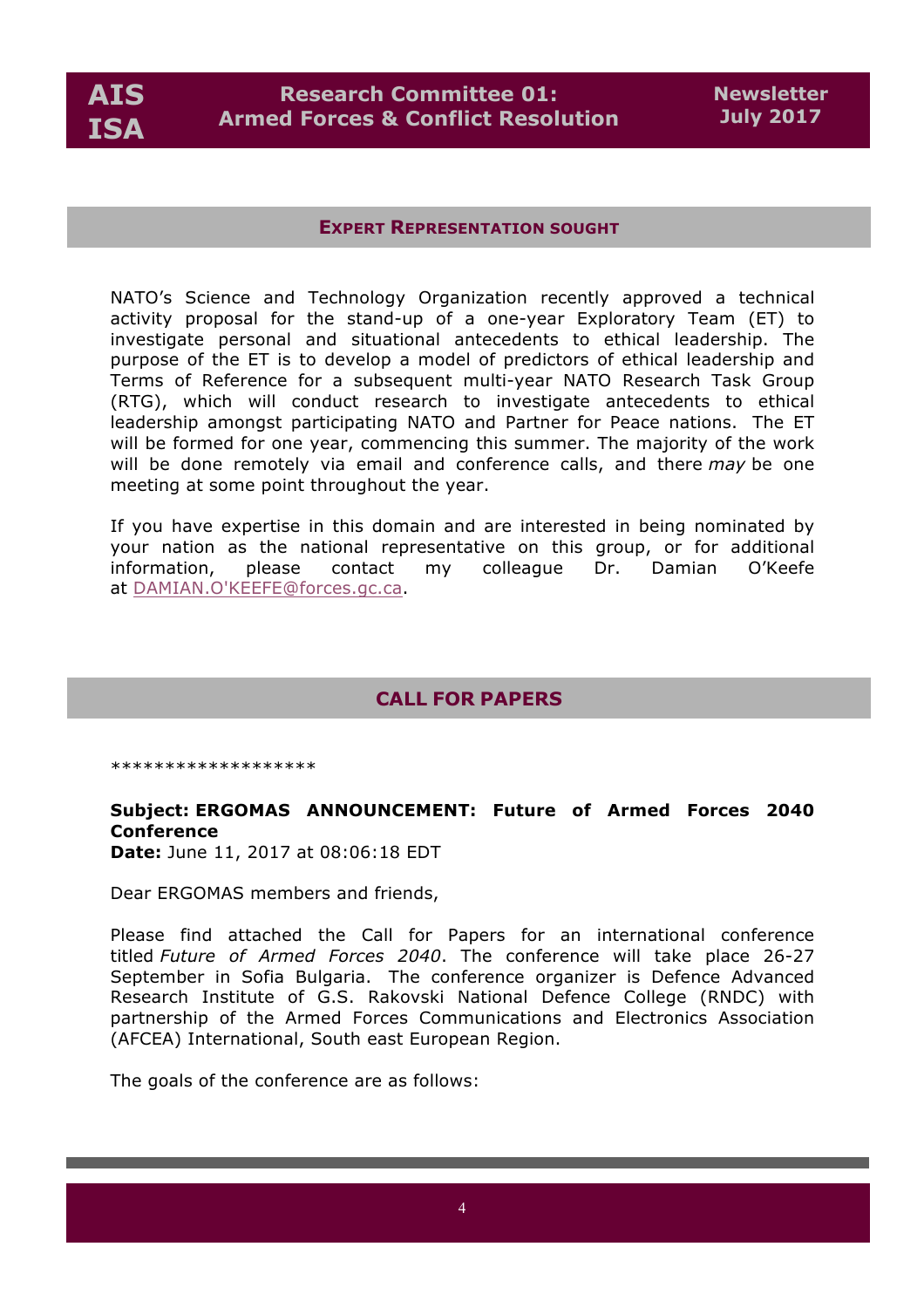• To stimulate expert discussions on emerging security challenges and to encourage the process of concept and doctrine development of the future warfare.

• To propose effective ways and means for building integrated capabilities of future

armed forces to counter new threats;

• To encourage cooperation between the security sector and the industry sector in building capabilities for the future armed forces.

## **Deadlines:**

· Registration for the conference via RNDC website from 15th June to 15th August

2017 (please provide topic and abstract of the paper - 150 words max, contact coordinates).

· Confirmation of accepted papers – 30th August 2017.

- · Full text of the accepted papers in English due until 26th September 2017.
- · Publication of the conference proceedings in English 30th January 2018.

#### **For more information the Points of Contact are:**

Lieutenant Colonel Plamen PETKOV, PhD; G. S. Rakovski National Defense College;

Defense Advanced Research Institute (DARI); Tel +359 29226695; email: papetkov@armf.bg

Lieutenant Colonel Petko Dimov , PhD; G. S. Rakovski National Defense College; Defense

Advanced Research Institute (DARI); Tel +359 29226581; email: petkodimoff@gmail.com

\*\*\*\*\*\*\*\*\*\*\*\*

22th Annual Conference of Central European Political Science Association

INTEGRATION VS DISINTEGRATION? CEECS TOWARDS EUROPEAN UNION AND ITS CHALLENGES

14 – 15 September 2017, Wrocław, Poland

Anton Bebler, University of Ljubljana, Faculty of Social Sciences, anton.bebler@fdv.uni-lj.si Jerzy Wiatr, European School of Law and Administration, Warsaw,

jwiatr@ewspa.edu.pol Marjan Malešič, University of Ljubljana, Faculty of Social Sciences, marjan.malesic@fdv.uni-lj.si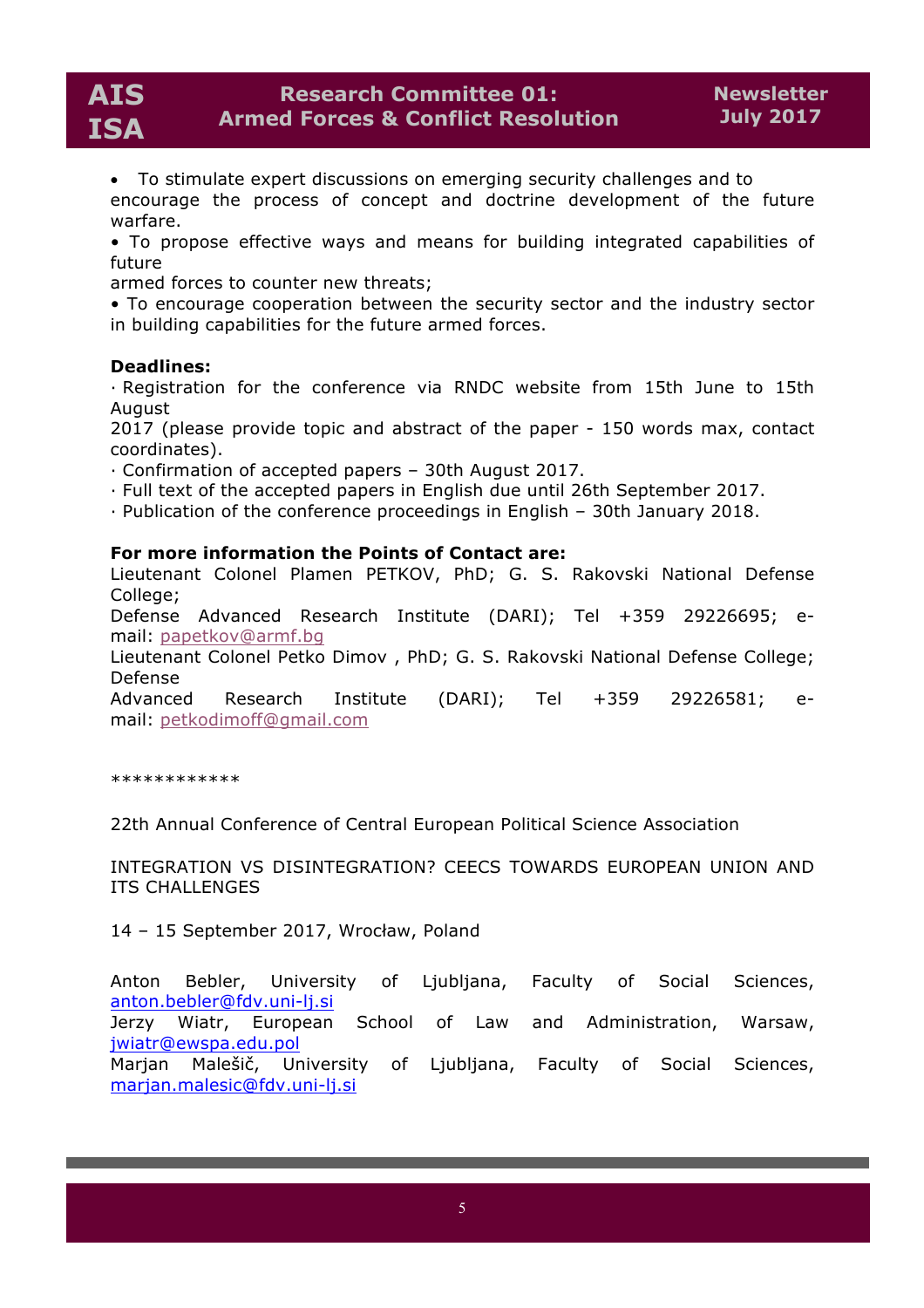## Panel: **Security in Central-Eastern Europe and beyond Summary**

There are several complex security threats Europe in general and Central-Eastern European countries in particular are potentially confronted with: active and frozen military conflicts, international terrorism, cyber (information) warfare, climate change, energy insecurity, mass migrations, organized crime etc. Therefore several events and processes should be discussed such as the annexation of Crimea by Russian Federation, its role in South-Eastern Ukraine conflict and its attitude towards other neighbouring countries, conflicts in South Ossetia and Abkhazia, inter-ethnic political turbulence in Bosnia and Herzegovina, Kosovo and to a certain extent also in Macedonia, ISIL's terrorist attacks in France, Belgium, Germany, Turkey, UK…, frequent cyber-attacks on international organisations and individual countries, migrant crisis experienced in 2015-16 was also perceived as a threat in some European countries etc. Some of these threats stimulate contemplation about several security related concepts and structures, respectively, such as military aggression, hybrid warfare, asymmetric warfare, security sector reform, security and defence efforts of the European Union, the role of NATO and the role of European countries in the Alliance, defence spending, manning of the armed forces (revival of conscription or even national service?) and so forth. One of the key questions is what is the most appropriate institutional and organizational framework to cope with threats at national, sub-regional, regional and global levels? And what are the adequate strategies, mechanisms and instruments to respond to them? And last but not least, how to find an effective way to counter complex threats to Central-Eastern Europe and beyond? Scientists and experts from various disciplines are invited to discuss some of the abovementioned topics during the panel.

**Key words**: complex threats to security, EU, NATO and CEEC, security concepts and structures, security strategies, mechanisms and instruments.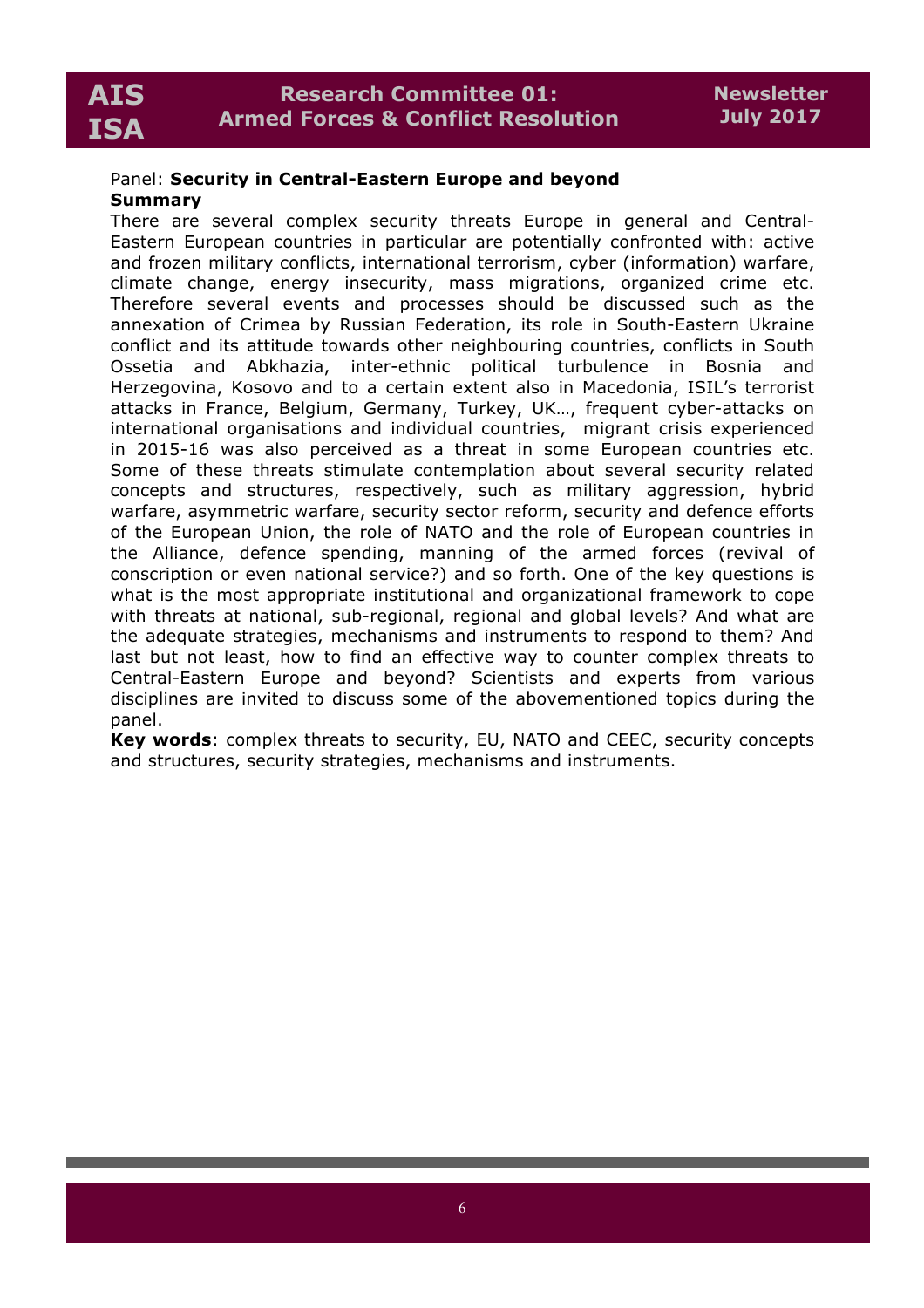**AIS ISA**

## **APPENDIX A: RC01 PANELS THAT HAVE BEEN RETAINED FOR THE 2018 WORLD CONGRESS**

Below is a preview of the sessions accepted to RC01 that appear on the ISA website. Questions about a panel should be directed to the organizer as indicated below.

## **RC01 Business Meeting**

## **Boundaries, Bordering, and Insecurity: Reflections on Violence in Research and in Practice -**

## **Session Organizer(s):**

Kathryn FISHER, katmarie\_fisher@yahoo.com, National Defense University, USA

## Session in English

Unavoidably intertwined with theories and practices of violence are boundaries and borders, and more specifically, *processes* of boundary and border construction, reinforcement, and/or disruption. These processes are of physical and ideational significance in that they constrain and/or enable different types of meanings and actions that are of consequence for security and *in*security. This session calls for investigations into the power and violence of bordering practices given interplays of the material and the social that are constitutive of bordering sites, whether focusing on sites as largely physical or discursive. Papers are not limited by any specific empirical or theoretical direction. Instead a key aim of this session is to encourage engagement with boundary drawing and its effects as relate to (mis)understanding, security decision making, and insecurity through a range of approaches. Through such engagement it is hoped that understandings of power and violence will be discussed from a variety of perspectives that all attend to sociological and theoretical analysis as well as our responsibilities as researchers and teachers engaging with issues of (in)justice.

## **Military and Civilian Personnel Integration and Collaboration in Defence Organizations**

## **Session Organizer(s):**

Irina GOLDENBERG, irina.goldenberg@forces.gc.ca, Defence Research and Development Canada, Canada

## Session in English

Defence organisations consist of military and civilian personnel working in partnership while governed by different personnel management systems and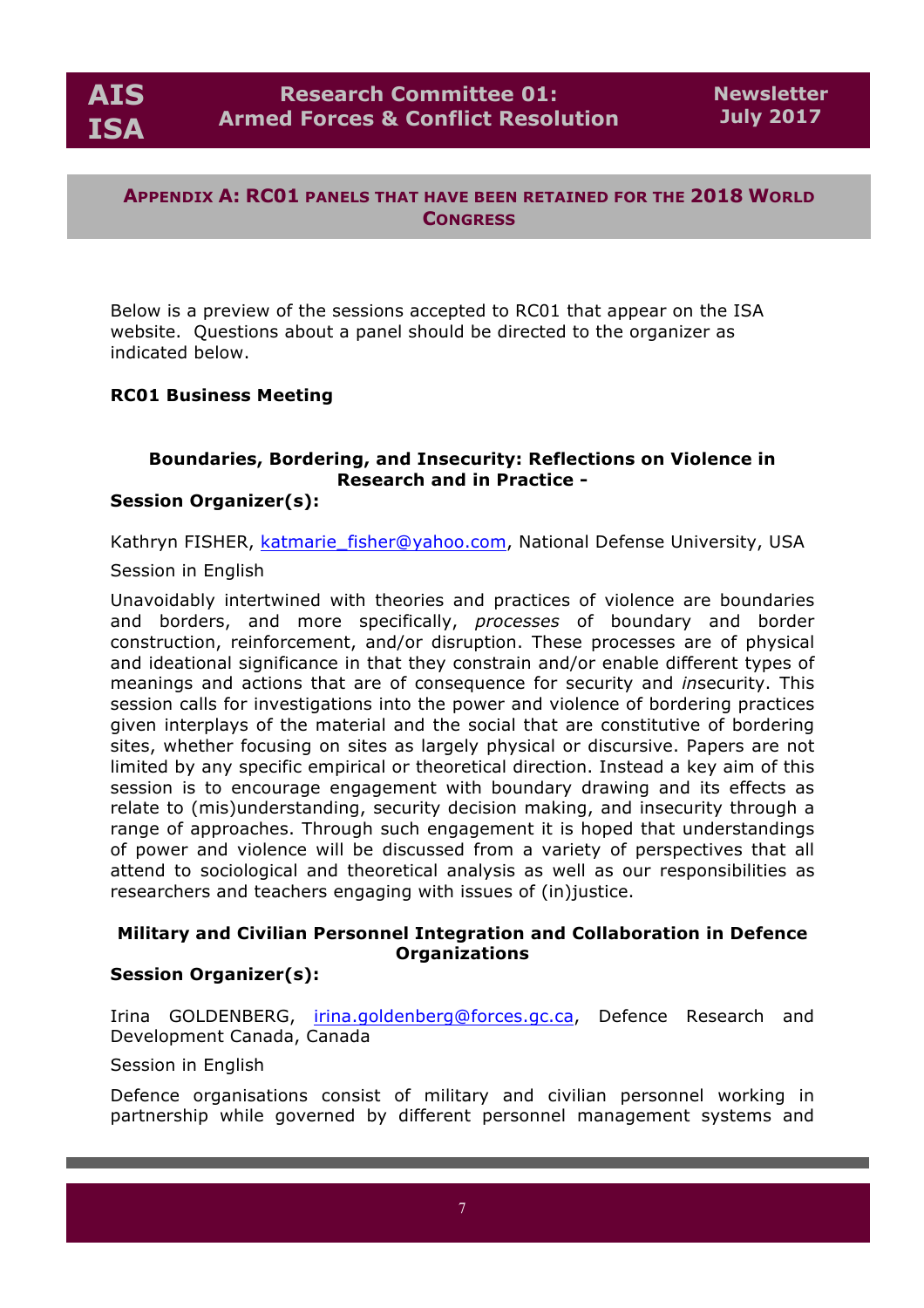reflecting distinct cultures – all of which may affect military-civilian collaboration, personnel outcomes, and organisational effectiveness.

Although the issue of civilian-military personnel integration has not received much empirical attention to date, Defence organisations are increasingly recognizing the importance of optimizing collaboration between their military and civilian workforces, with many adopting organizational terms implying that the military and civilian workforces form a cohesive whole: the *Defence Team* (Canada), the *Whole Force Concept* (United Kingdom), *One Defence Team* (Sweden), and *Total Defence Workforce* (New Zealand). This panel invites proposals examining conceptual, theoretical, and empirical analysis of militarycivilian personnel integration and collaboration in defence organizations, including topics such as intergroup leadership and supervision, organizational identity, organisational culture, civilianization of military occupations, aspects surrounding fairness and perceptions of fairness for service members and civilian employees, civilians on operations, and the analysis of policies, procedures, and best practices relating to civilian and military personnel management.

## **Diversity Management in the Armed Forces: Measures, Attitudes and Policies**

## **Session Organizer(s):**

Andrea RINALDO, andrea.rinaldo@vtg.admin.ch, Military Academy at ETH Zurich, Switzerland, Switzerland

## Session in English

As a response to the more and more diverse society as well as to increasingly complex and specific missions of the armed forces, many military organisations implemented diversity management as an HR-policy. As in other organisations, diversity management in the armed forces is not only based on a business imperative, but also on a moral one. On one side, a diverse workforce is expected to bring organizational advantages. On the other hand, an effective diversity management should reflect the social diversity of society, especially in an organization like the armed forces. This panel focuses on diversity measures military organisations implemented or are about to implement in order to recruit and retain soldiers and enhance equal opportunities. Which organisational policies regulate diversity? Which measures have proven to be effective? What are the attitudes of military members or the society towards diversity management and the according measures? What is the experience and opinion of minority groups in the armed forces (women, homosexuals, people with migration background, religious minorities, etc.) concerning diversity management and equal opportunity?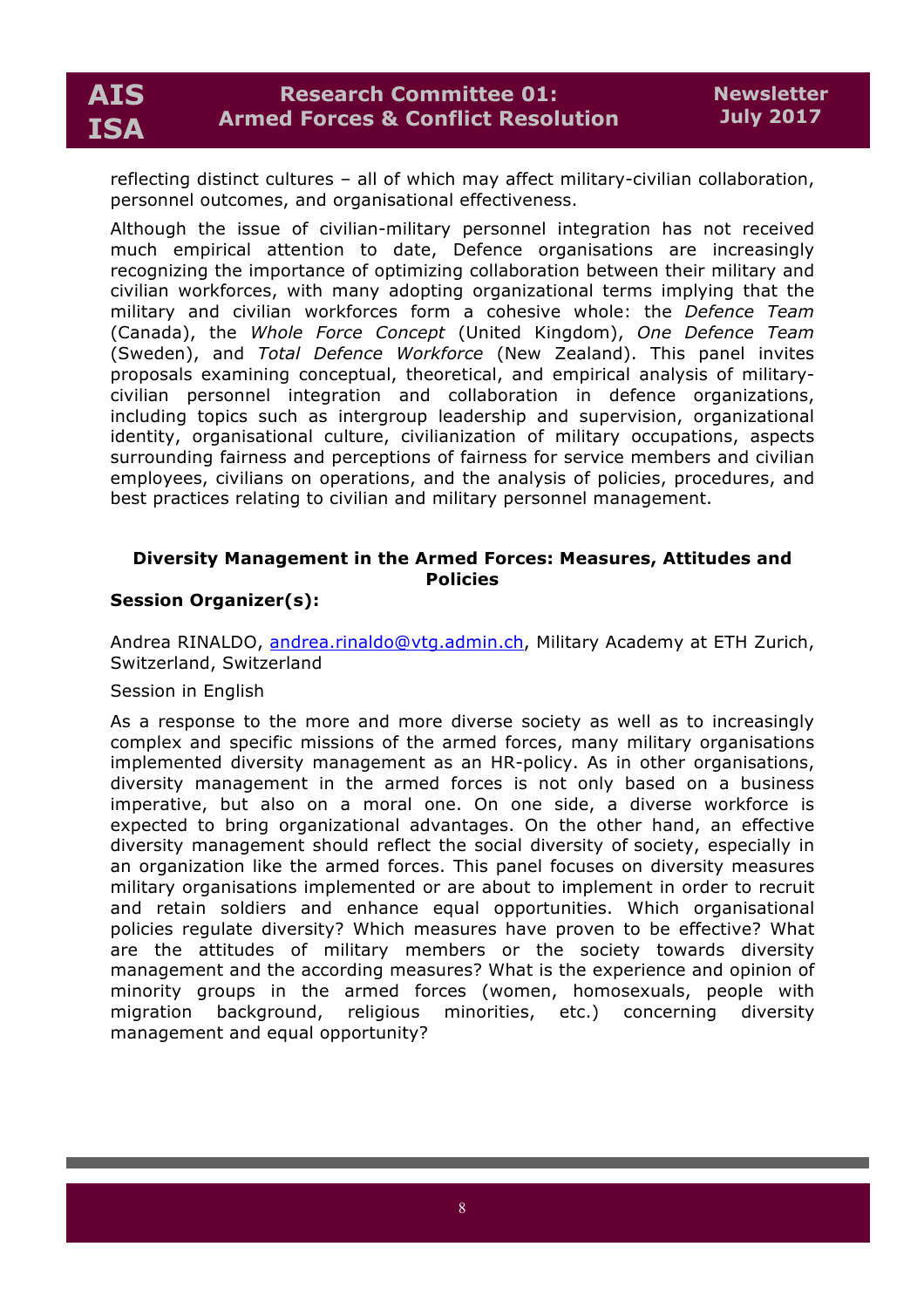## **Trust in Security-Related Institutions**

## **Session Organizer(s):**

Sabrina PFISTER, Sabrina.Pfister@vtg.admin.ch, Military Academy at the ETH Zurich, Switzerland

## Session in English

Military, gendarme, and police forces share responsibilities for human security, public order and public security, national security, and international security. In order that security related institutions like the police or the armed forces are able to fulfill their purpose, it is necessary that the people in a country have trust in these institutions. To manage the complexity of world is it important that people trust in stable institutions. This panel focuses primarily on the relationship between the public and these security-related institutions. For example: Which factors have an influence on trust and how is the mechanism of these factors on trust. Furthermore a basis of trust is important for a good collaboration between the public and security related institutions. And the question is how do these interact. Another aspect is, whether and to what extend the privatization of military and police function have an effect on lack of confidence of the public in armed forces and police forces.

## **Las Ciencias Sociales y El Estudio De Los Militares En América Latina Session Organizer(s):**

Sabina FREDERIC, sabinafrederic2011@gmail.com, Universidad Nacional de Quilmes, Argentina

Celso CASTRO, celso.castro@fgv.br, Fundação Getulio Vargas/ School of Social Sciences, Brazil

Session in English, Spanish

Los militares han tenido una gran participación en la vida política latinoamericana desde la construcción misma de los Estados nacionales. Esta participación se manifiesta principalmente a través de revueltas, golpes de Estado o de la construcción de regímenes autoritarios. Existe una amplia literatura sobre estos aspectos de la historia, incluyendo estudios clásicos sobre la naturaleza de las intervenciones militares, su rol en el ejercicio del poder político, la transición hacia gobiernos civiles y la adecuación de la institución a los nuevos contextos democráticos.

Sin embargo, hay muy pocos estudios de carácter sociológico o antropológico sobre los militares. Cuestiones como los rituales y símbolos institucionales, el perfil social de los oficiales o soldados, los estándares de carrera, la educación militar, la sociabilidad cotidiana en los cuarteles, la "familia militar" y los recientes cambios debidos, entre otros factores, a la entrada de mujeres en la institución, han recibido poca atención por parte de las ciencias sociales. También son necesarias y reflexiones sobre el impacto institucional de las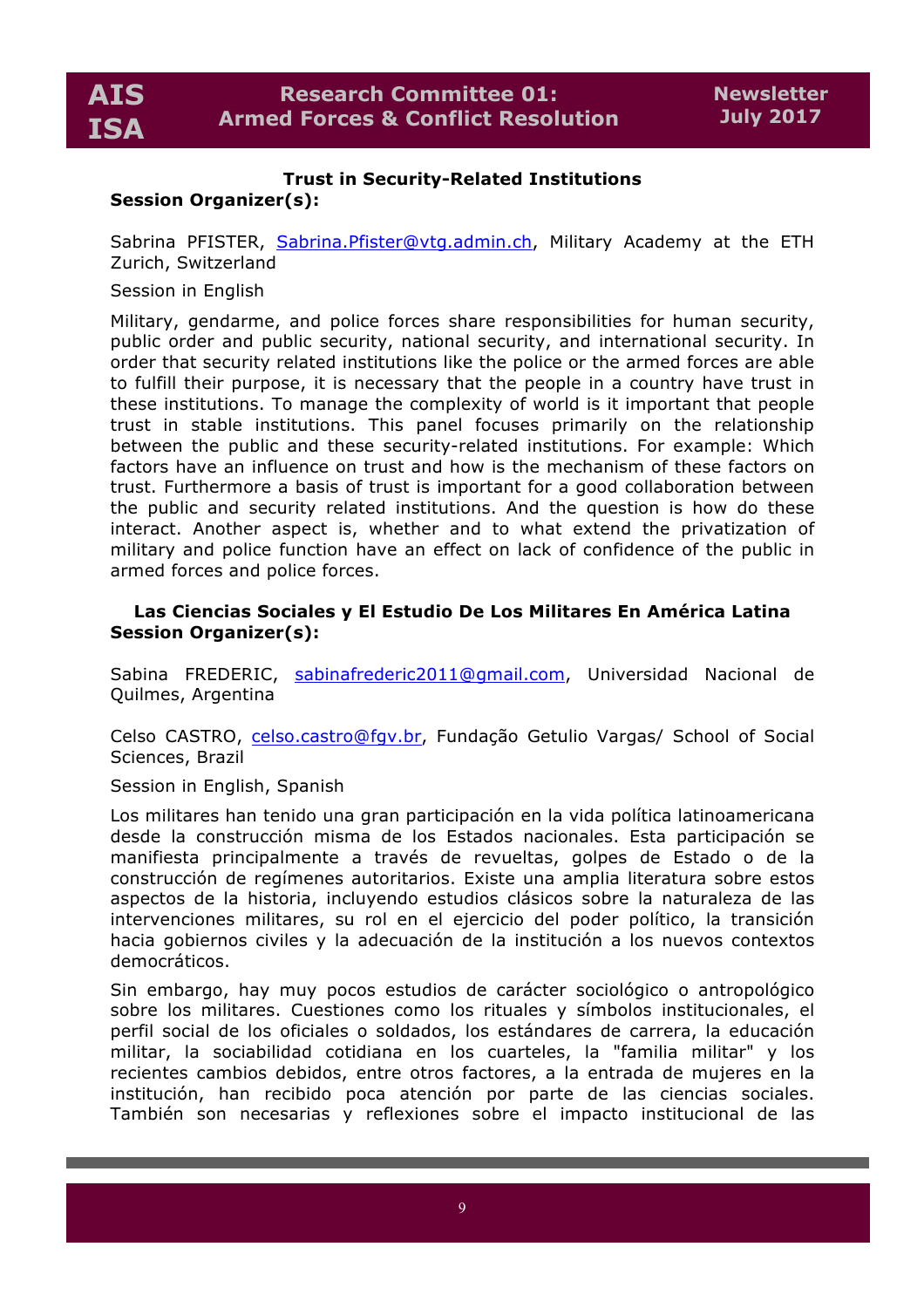experiencias de la lucha contra los movimientos guerrilleros o el tráfico de drogas o la participación en misiones de paz.

Este panel busca también empezar a construir una red aún inexistente de investigadores sobre el tema. En un contexto histórico en el que hay una mayoría sin precedentes de democracias en la región, creemos que la reflexión académica tiene un importante papel que desempeñar, no sólo desde el punto de vista intelectual, sino también con respecto a las políticas públicas en el área de defensa.

## **The Impact of Sociological Research on the Military Session Organizer(s):**

Helena CARREIRAS, helena.carreiras@iscte.pt, Instituto Universitario de Lisboa, Portugal

Celso CASTRO, celso.castro@fgv.br, Fundação Getulio Vargas/ School of Social Sciences, Brazil

## Session in English

In spite of the vast literature on military sociology and of the increasingly reflexive mood in the methodological and epistemological assessments of this field of study, reflections on how military institutions deal with the fact that they are the object of social scientists' research remain infrequent. This panel proposes to address this rather unexplored topic by putting forward the following questions: What impact does sociological research have on the military? What kind of appropriation or resistance does that relationship entail? What are the military's views on the research social scientists conduct on them?

Such questions apply to both 'external' research, that is, research conducted by social scientists with no formal ties to the institutions, and to 'native' researchers, formally linked to them. They also apply to both independent or contract research. Thus, we invite paper proposals that address these questions and analyze concrete empirical case studies.

The panel proposal follows a series of methodological discussions initiated in the past two world congresses of Sociology: Gothenburg (2010) - on research methods - and Yokohama (2014) - on the experience of researchers and reflexivity in military studies. The selected contributions to the present panel are expected to strengthen reflexivity in the social scientific study of the military, but also to advance policies aimed at improving the relevance of knowledge in decision-making concerning military and defense related issues.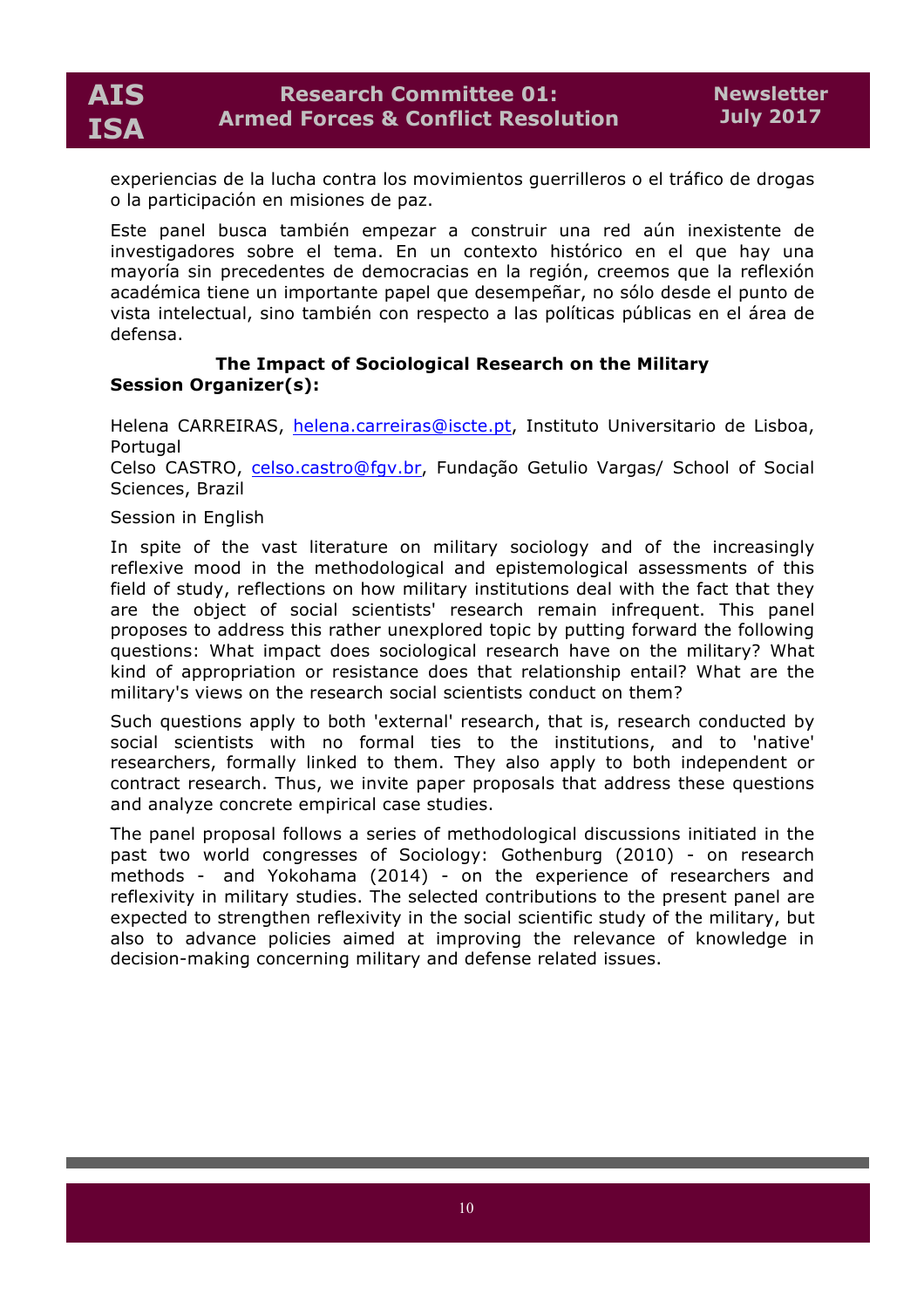## **Peacekeeping Operations: Political, Economic, Military and Logistical Perspectives**

## **Session Organizer(s):**

Sergio AGUILAR, sergioaguilar@marilia.unesp.br, UNESP, Brazil Luiz Rogério GOLDONI, lgoldoni@hotmail.com, Escola de Comando e Estado-Maior do Exército, Brazil

Session in English, Spanish

Peacekeeping has evolved in the last decades, especially because of the changes occurred in the patterns of conflict, actors involved in violent processes and global and regional security structure that made the world more complex. Changing in the overall framework resulted in alterations in the organization´s way of acting to manage, resolve or transform conflicts. Responding to an increased demand for more professional and complex peace operations, and taking into consideration changes in the international reality, regional organisations and the UN conducted some important processes to improve the quality and effectiveness of its field missions. At the same time, some countries have intensified their presence in peacekeeping operations which involves political and economic costs and represents military and logistical challenges. Accordingly, this session seeks contributions on wide range of contemporary peacekeeping operations subjects, especially papers addressing the main aspects of countries' participation in these missions, such as political interests, economic matters, the logistics required for the deployment and support to the military contingents sent, and the main lessons learned from this participation.

## **Stabilizing Security in Post War Situations Session Organizer(s):**

Holger NITSCH, holger.nitsch@pol.hfoed.bayern.de, Research in Security, Germany

## Session in English

In a post war situatin tensions are still high between diffeent parties, infrastructure is most likely damaged and it might be that administrative work has to be done by foreign armed forces or LEA's. To improve security for the citizens it is essential to tackle these problems and to take all different aspects into account. Technical solutions to help to strengthen border security is one possibility to avoid infiltration of foreign fighters from the outside (e.g. Syria, Jordan, Kosovo). Insecure borders slow down or even contradict the process of trustbuilding and peacekeeping.

Also cultural diversity training for the peacekeeping force is necessary to understand the culture of the country working in (e.g.: Afghanistan, Bosnia, etc...). Therefor several states have a training of this kind that could be compared and best practices can be displayed.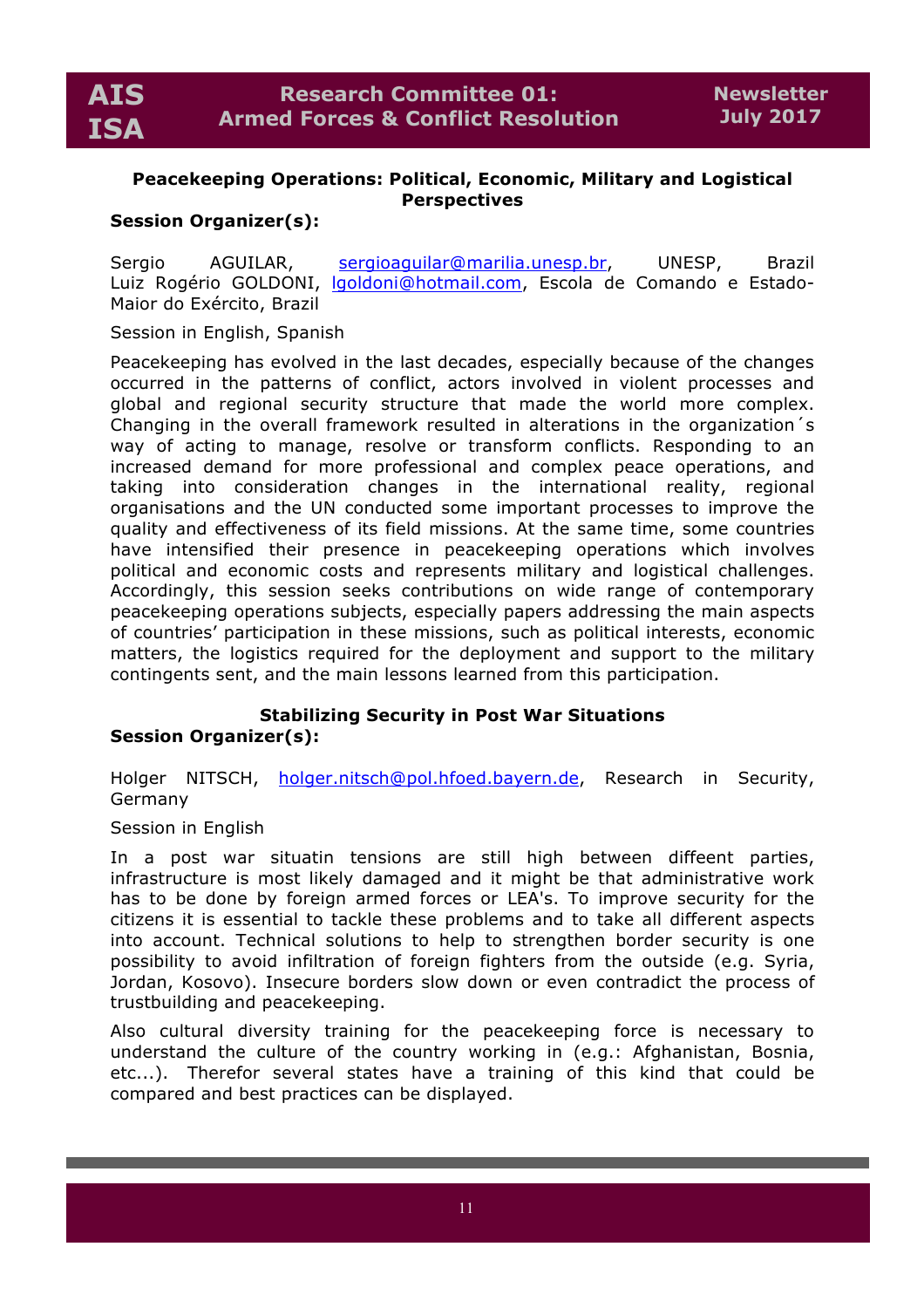Also there is very often asymetric warfare that destabilzes the country. To counter this, there has to be information sharing, trustbuilding measures and programmes for deradicalization. This is also connected to the information in the virtual world. Counterradicalization tools and training for social media is also important as a trustbuilding action.

Another trustbuilding action is the direct involvment of the citizens in the decision making process and the transformation of power and security in the responsibility of the people. Therefor a solid and sustainable training of law enforcement, military and administrative personnel is indispensable.

#### **Police Criminality and Violence in the United States: A Missing Link in Global Sociology and Criminology Session Organizer(s):**

Henry ALLEN, hank.allen@wheaton.edu, Wheaton College (IL), USA

Session in English

Recent mass media disclosures and visual data involving police abuse, corruption, questionable shootings, misconduct, violence, and criminality in the United States have been diffused internationally. Yet, preliminary algorithms, empirical data, qualitative research, and network science have yet to probe systematically these social phenomena (Sparrow 2016). With few exceptions (Collins 2008), sociological and criminological theories lag behind their visibility and social consequences—especially for disadvantaged or impoverished ethnic groups. Only a relative paucity of studies engage this emergent topic to date (Kappeler's article). It is as if scholars assume that '**police infallibility**' is operative in the criminal justice system. Using relevant data or **case studies** from the United States Department of Justice, Wolfram Research, the Rand Corporation, the Brookings Institution, the Police Executive Research Forum, monographs, and the research literature, this presentation examines governmental reports or case studies of police departments that have been **sanctioned** for multiple forms of police deviance [Chicago, Baltimore, Ferguson, MO, San Francisco] in order to develop a conceptual model of police criminality in the United States. Theoretical, methodological, policy-oriented, and practical implications for sociology will be emphasized.

## **Public Security in Federal Polities**

## **Session Organizer(s):**

Christian LEUPRECHT, christian.leuprecht@rmc.ca, Royal Military College of Canada, Canada

Session in English

This roundtable provides an opportunity for discussants to comment critically on a volume by the same title that is forthcoming with University of Toronto Press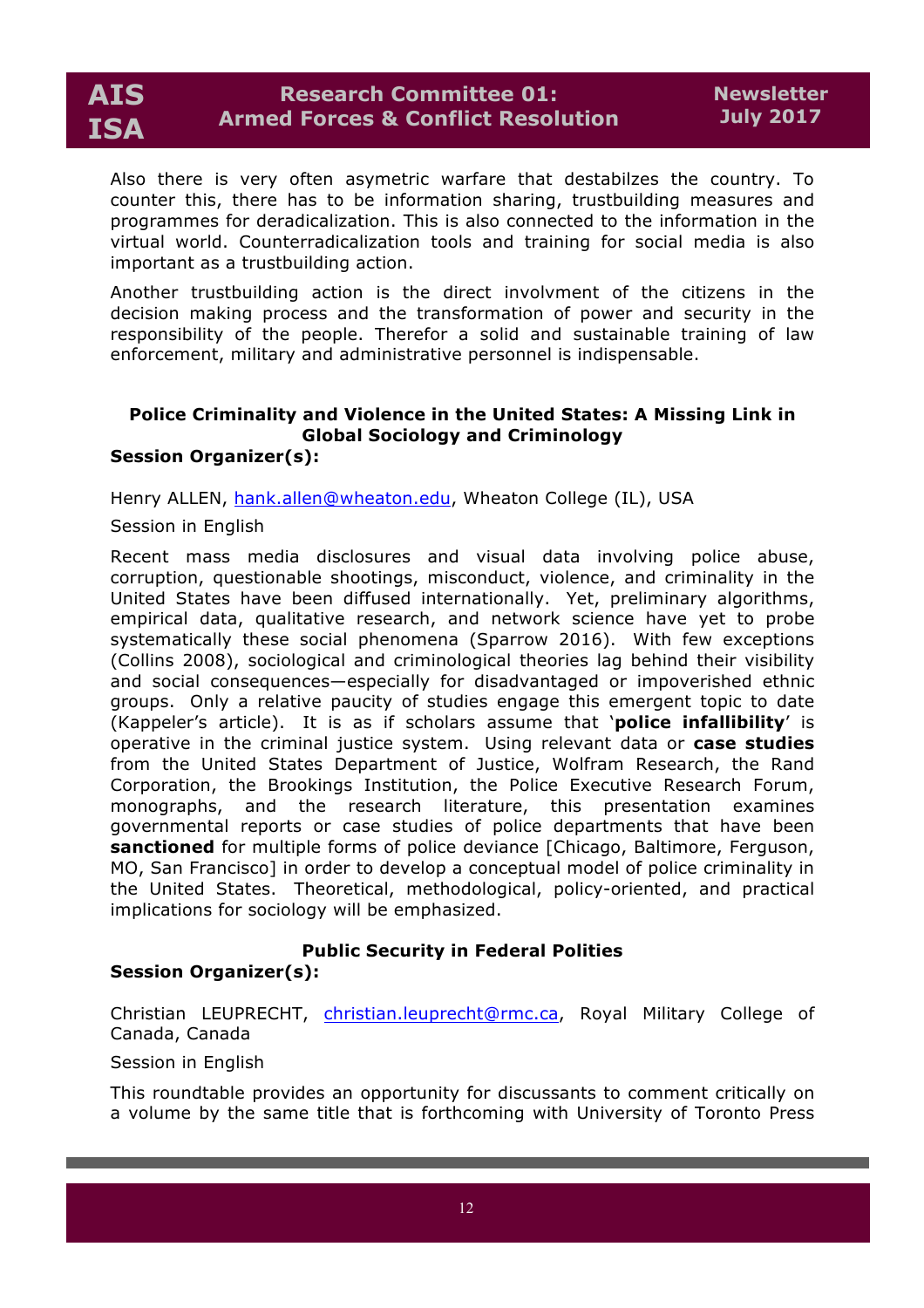## **Research Committee 01: Armed Forces & Conflict Resolution**

as part of the Forum of Federation's Global Dialogue series. The volume is the first systematic comparison of the way federal democratic systems have been coping with and implementing the vast and rising array of security demands and policies over the past 20 years. The volume follows a systematic template that facilitates comparison of nine federal systems: Brazil, Canada, Germany, India, Mexico, South Africa, Spain, Switzerland, and the United States. Scholars are invited to put their name forward as commentators and discussants for this session. They might be experts in security studies, experts in federalism, or those concerned about the way democratic federal systems have been mediating demands for public safety and security as a result of rapidly evolving international and domestic security environments. On the one hand, the objective is a conventional editor-meet-critics session. On the other hand, the subsidiary objective is a broader conversation about methods in a domain that brings together two subfields that have not traditionally been subject to systematic comparison -- public safety/security and federalism/federal systems - - and to initiate and possibly chart a multidisciplinary, comparative research agenda on this subject going forward.

## **Conflict Dynamics and Modelling**

## **Session Organizer(s):**

Klaus BECKMANN, klaus.beckmann@hsu-hh.de, Helmut-Schmidt-Universitaet / UniBw H, Germany

## Session in English

This session uses quantitative research methods to drive a transdisciplinary study of dynamic patterns of conflict. In particular, methods from game theory, simulation techniques, neural networks, and wargaming are employed. This is to be complemented by the historical and political sciences, which provide empirical detail. The ultimate aim is to model dynamic patterns of conflict that are historically plausible and may serve as a basis for a taxonomy of dynamic conflict in the same manner that 2x2 games are often used in the analysis of static conflict.

## **Women in the Military. Participation and Change in a Gendered Organisation**

## **Session Organizer(s):**

Marina NUCIARI, marina.nuciari@unito.it, University of Torino Italy, Italy Helena CARREIRAS, helena.carreiras@iscte.pt, Instituto Universitario de Lisboa, Portugal

## Session in English

The session is intended to deal with current and new conditions of military personnel as far as gender policies, gender effects and role adjustment and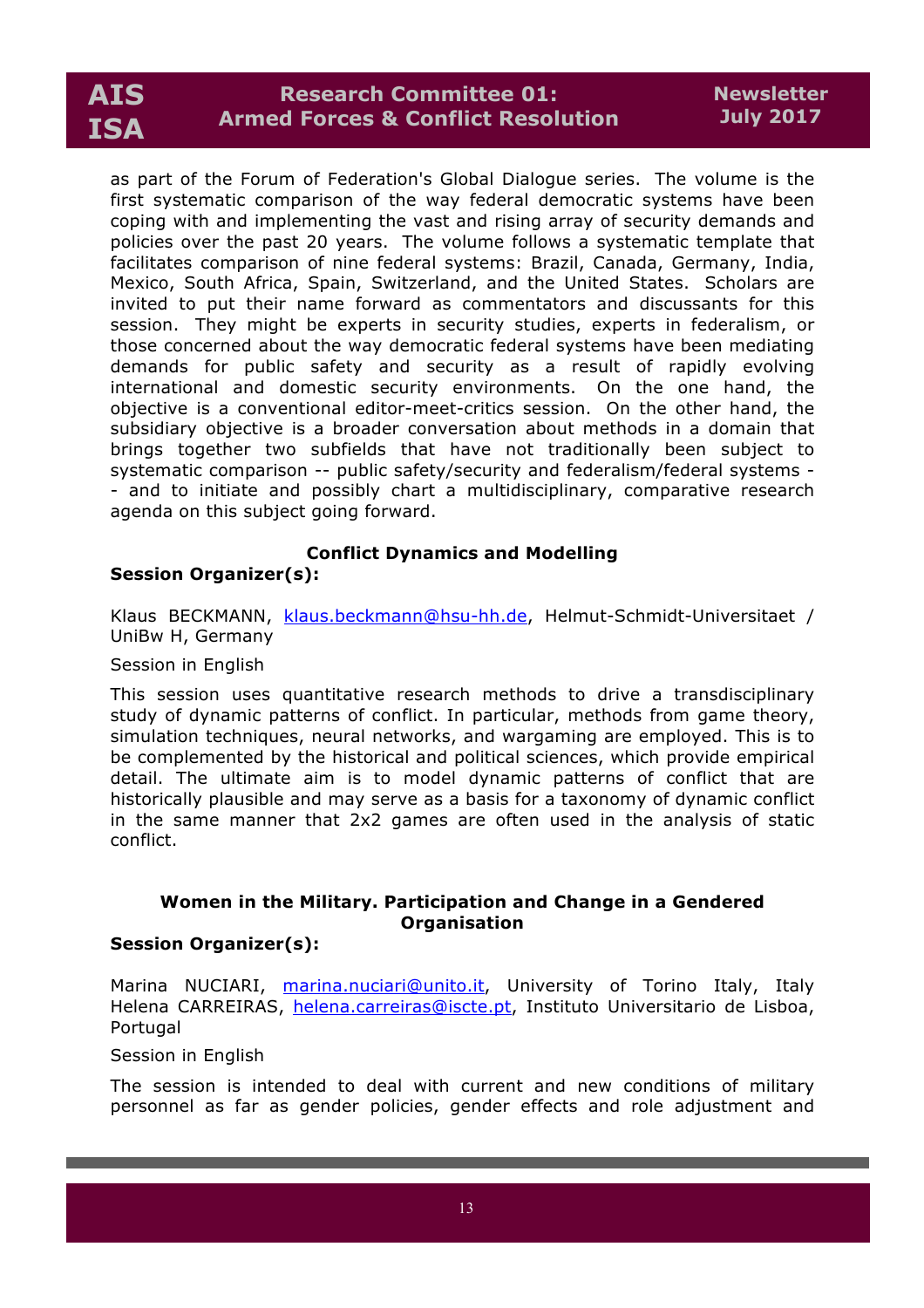changes are concerned.

The position of women in the military forces is by no means the same all around the world, and their real participation at all levels, and especially at decisionmaking levels, is subject to frequent changes due to the incessant movement toward true and complete integration on an equality basis on the one side and the difficulties and draw-backs mainly stemming from persisting gendered cultural values in societies as well as in military organisations on the other side.

Suggested topics for paper submission are: recruitment and retention policies, integration policies and gender perspective according to UNSCR 1325 and following resolutions, servicewomen presence in top-level decision-making positions in military and civil-military committees at national and international levels, leadership and commanding, real servicewomen participation in joint international missions and Crises Response Operations, professional vs private life coping policies, situations of gender discrimination, harassment and sexual abuse.

Other topics anyway dealing with the general session's title are invited for paper submission.

## **Improving Effectiveness of Capabilities in EU Conflict Prevention: The Civmil Nexus**

## **Session Organizer(s):**

Arnold KAMMEL, arnold.kammel@aies.at, Austrian Institute for European and Security Policy (AIES), Austria

## Session in English

Contemporary military operations take place in complex environments populated by multiple civilian and humanitarian institutions and a challenging array of issues that are not precisely 'military' in nature. Besides the complex environment, there exist dynamic and interrelated threats which in addition to the uniqueness of each crisis and region require a combined and tailored response. This has increased the importance of addressing and managing the civil-military interface in general, particularly that between the military and the humanitarian community. The establishment of the Common Security and Defence Policy (CSDP) has been accompanied by the anticipation that the European Union will represent a unique strategic actor due to its ability to mix civilian and military crisis management instruments as part of a comprehensive approach.

Though the comprehensive approach aspirations that have caused tensions in many contemporary civil-military relations may be novel, the debate between purist and pragmatist conceptions of civil-military organization and purpose is long-standing.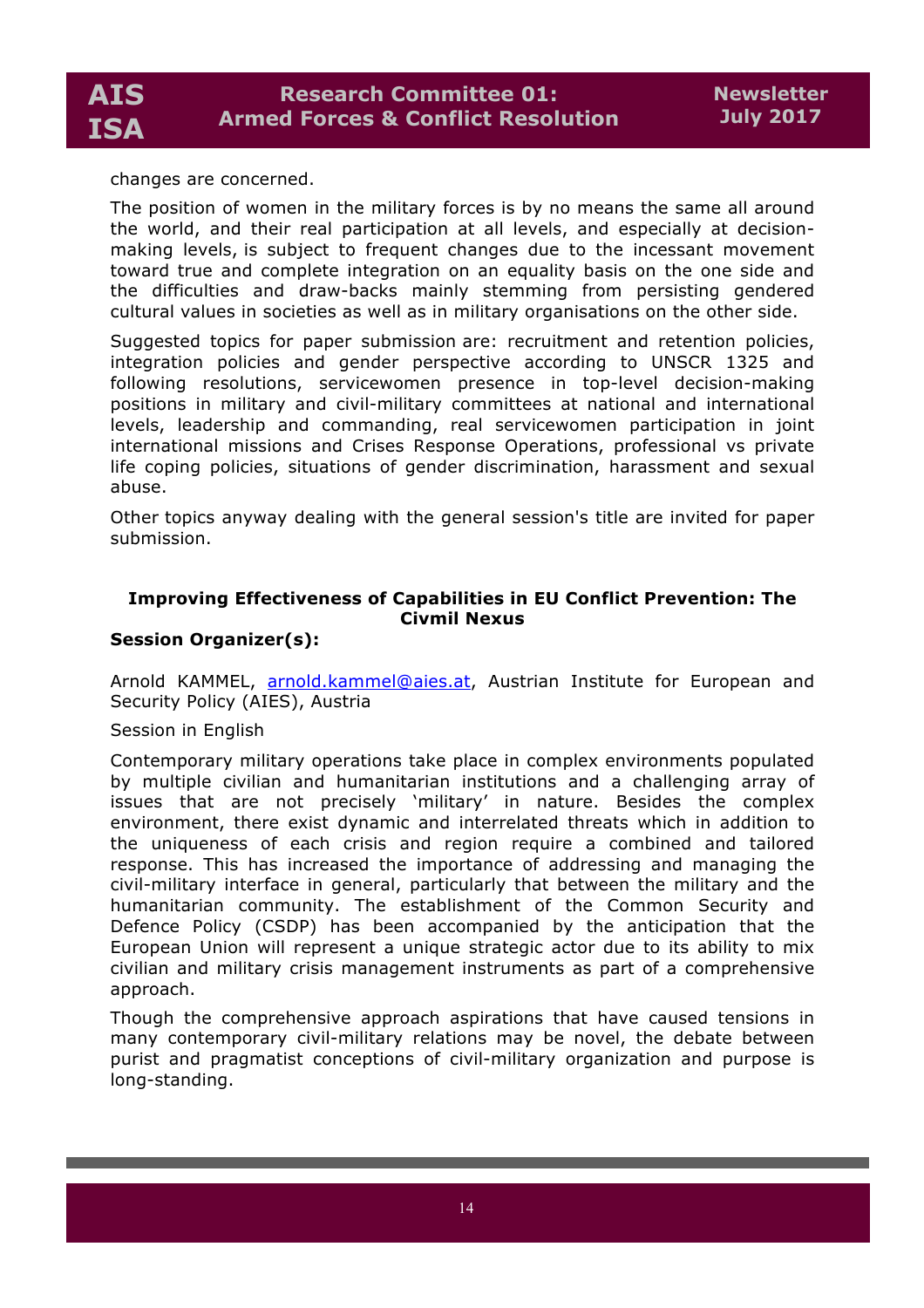Based on the theoretical framework provided mainly by Huntington and Janowitz, the panel will look into the EU's crisis management structures and activities from an effectiveness perspective. It will therefore elaborate the crucial question how well the EU's crisis management tools and instruments are applied in a comprehensive manner. This is of utmost importance since the transition from policy to practice has often been problematic, particularly in one of the most challenging relationships in that matrix: the civilian-military nexus (CivMil).

## **Social Media and the Military**

## **Session Organizer(s):**

Arild BERGH, arild.bergh@ffi.no, Norwegian Defence Research Establishment (FFI), Norway

#### Session in English

The emergence of social media as the most common, everyday use for Internet technologies has been as rapid as it has been pervasive. Social media erases boundaries at a low cost, without time lag. It facilitates one to many, and many to one, communication without gatekeepers.

In terms of the military we can see that social media is having an impact at different levels of analysis. At the macro level states and rebel movements utilise social media for recruitment purposes or to create narratives in hybrid warfare; whereas at the meso level military organisations are affected through connections outside traditional hierarchies with less control over information flow. At the micro level, interpersonal relationships and social networks from home can be remotely maintained by soldiers in real time even when deep inside a conflict.

This makes for a multi-layered and complex field of study; different types of social media have different affordances that shapes uses and outcomes. Many aspects of social media are quantitative i.e. it is fast and cheap. However, qualitative changes that emerge from the use of social media can have a stronger impact. This session therefore welcomes empirical studies that provide insights on deeper changes arising from social media use.

Possible themes include, but are not limited to:

- Social media as a resource before, during or after conflicts
- Effects on trust in military civilian relationships
- Organisational issues or communications bypassing traditional routes
- (Counter) narratives at different levels
- Effects within the military on relationships and command and control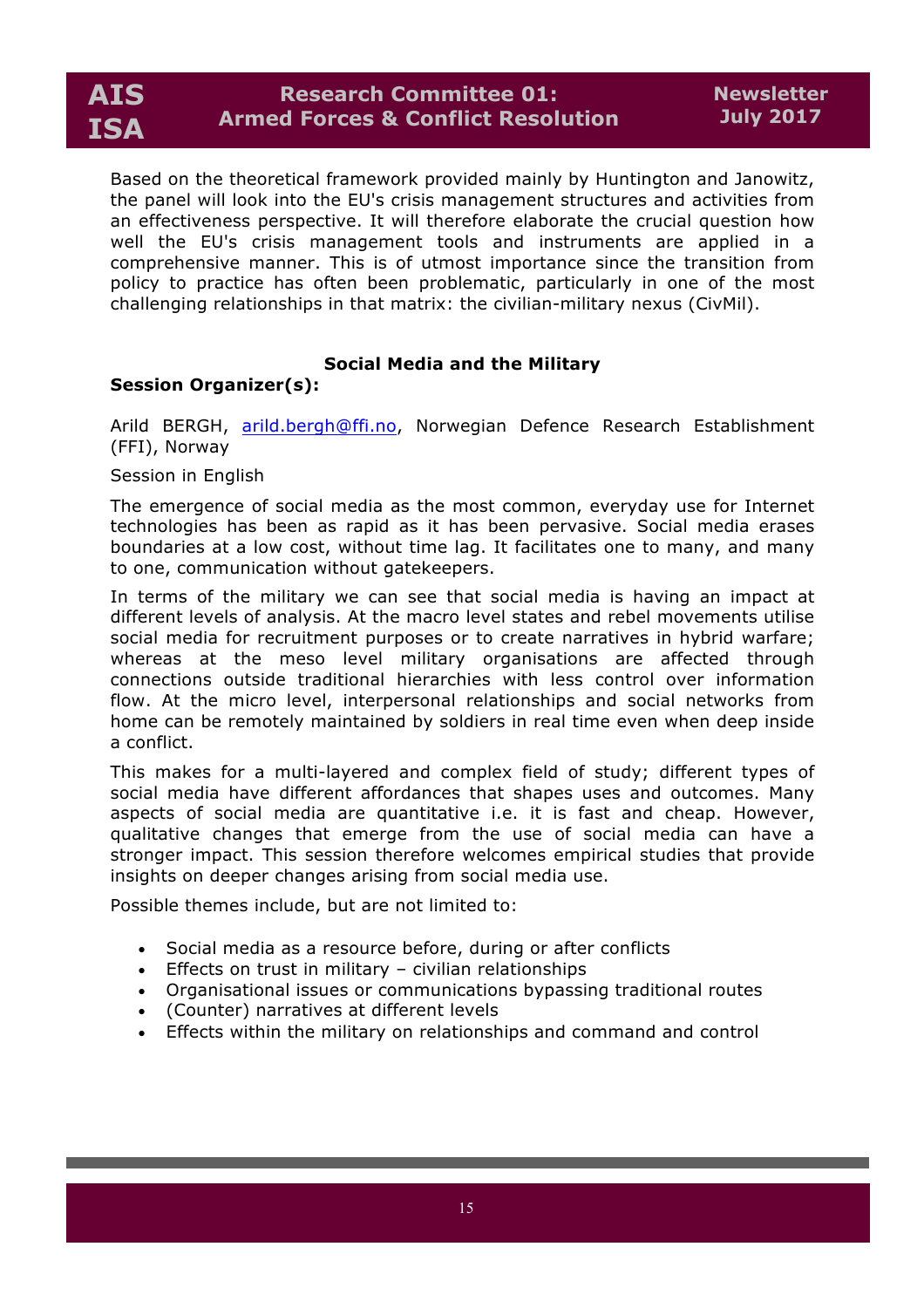

## **Sociological Measurement and Analysis of the National Security Session Organizer(s):**

Mihail ANTON, mihailanton@yahoo.com, National Defense University "Carol I", Romania

## Session in English

Security as a social phenomenon has become a very distinctive field of study. However, there are various approaches and understandings of this concept. This session will focus on both theoretical and empirical evidence on the development of the contemporary concept of security. The main goal of presentations and discussions is to provide and share comparative experiences and new theories concerning this emerging field of sociology. Topics of interest include but are not limited to the following themes: security as a social phenomenon; dimensions and indicators for measuring security; cultural identity and security; cultural understandings of security; strategic culture and security; the emergence and evolution of security studies in military higher education institutions; the relevance of security studies to the national context (the goal of security, the means for pursuing it, and the domestic dimensions of security); proposals for the future sociological study of security, focusing on the sociological operationalization of the concept.

## **The Nature and Cause of Armed Conflict in Africa Session Organizer(s):**

Maxime RICARD, ricard.maxime@uqam.ca, Université du Québec à Montréal, Canada

Alemayehu KUMSA, alemayehu.kumsa@fhs.cuni.cz, Charles University in Prague, Czech Republic

## Session in English

The interplay of identity and security is at the core of many armed conflicts in Africa. Accordingly this session invites papers that address the main roots of the causes of conflict on this continent. Are present conflicts linked to race, ethnicity, religion or other economic, social or political issues such as unemployment, lack of education, corruption or the empowerment of elites? To what extent do Western nations influence the conflicts in Africa in terms of the ideologies they wish to impose, their geostrategic interests, access natural resources, their fight against terrorism and so forth. In terms of the latter, how does the rise of Jihadist movements in Africa influence security concerns. This session invites papers on a broad range of topics on the nature and cause of armed conflict in Africa.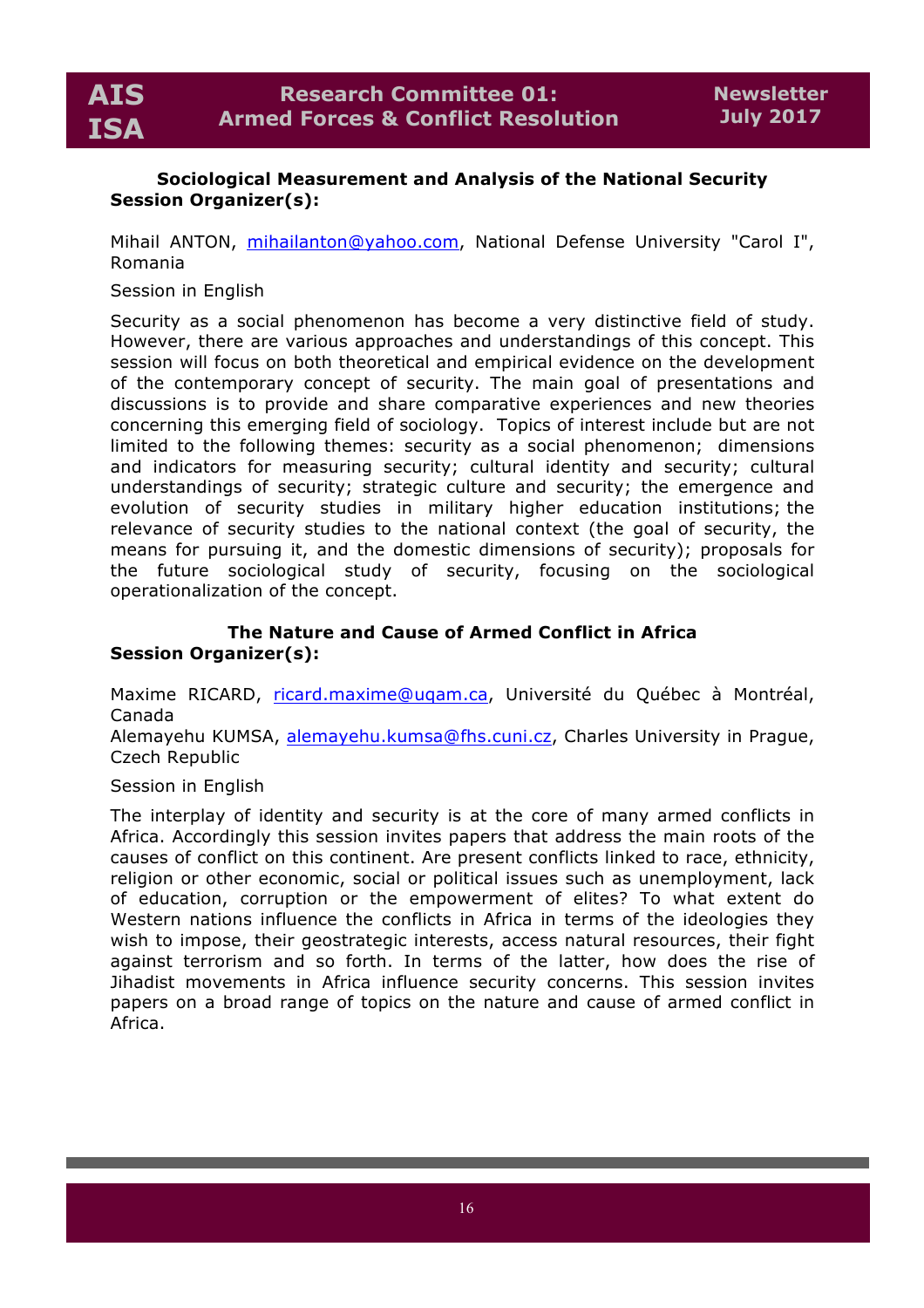## **All-Volunteer Forces, Recruitment and Conscription Session Organizer(s):**

Johan OSTERBERG, johan.osterberg@fhs.se, Swedish Defense University, Sweden

Tibor SZVIRCSEV TRESCH, tszv@zugernet.ch, Swiss Military Academy at the ETH Zurich, Switzerland

## Session in English

The shift to the all-volunteer force has produced many challenges to the armed forces. One of the main challenges has been the willingness of persons to enlist. This has impacted on recruitment and retention and whether there should not be a reconsideration of some form of conscription given the security situation in Europe. The problem of finding enough volunteers to serve in the armed forces, coupled with the financial pressures facing and the changed security situation pose a particular challenge to armed forces. For this session, the following questions are important: How successful is the recruitment of military personnel? How successful is the retention? Does the change security situation influence this? Are demographic changes influences recruitment and retention? Should countries consider the return to conscription?

## **Military Families, Care and Resilience Session Organizer(s):**

Hitoshi KAWANO, hkawano@nda.ac.jp, Japan National Defense Academy, Japan Dimitrios GAKIS, jim.gakis@yahoo.com, Greece

Session in English

This session invites research on military families, support, resilience and selfefficacy. Accordingly this session invites papers on these issues within a comparative perspective, looking at differences by rank/service/ethnic/ cultural differences. In addition, we invite papers that explain the different type of support mechanisms available to military families at the individual, family, community, institutional and state level. Also how the care of military families affect the morale of military personnel throughout the deployment cycle. We particularly welcome those papers that broaden our understanding of how military families are coping in these turbulent times, where the armed forces and their personnel are both overstretched and have to operate under severe budget cuts. What coping and self-help mechanisms are emerging, where institutions and the state are not able to provide the needed support?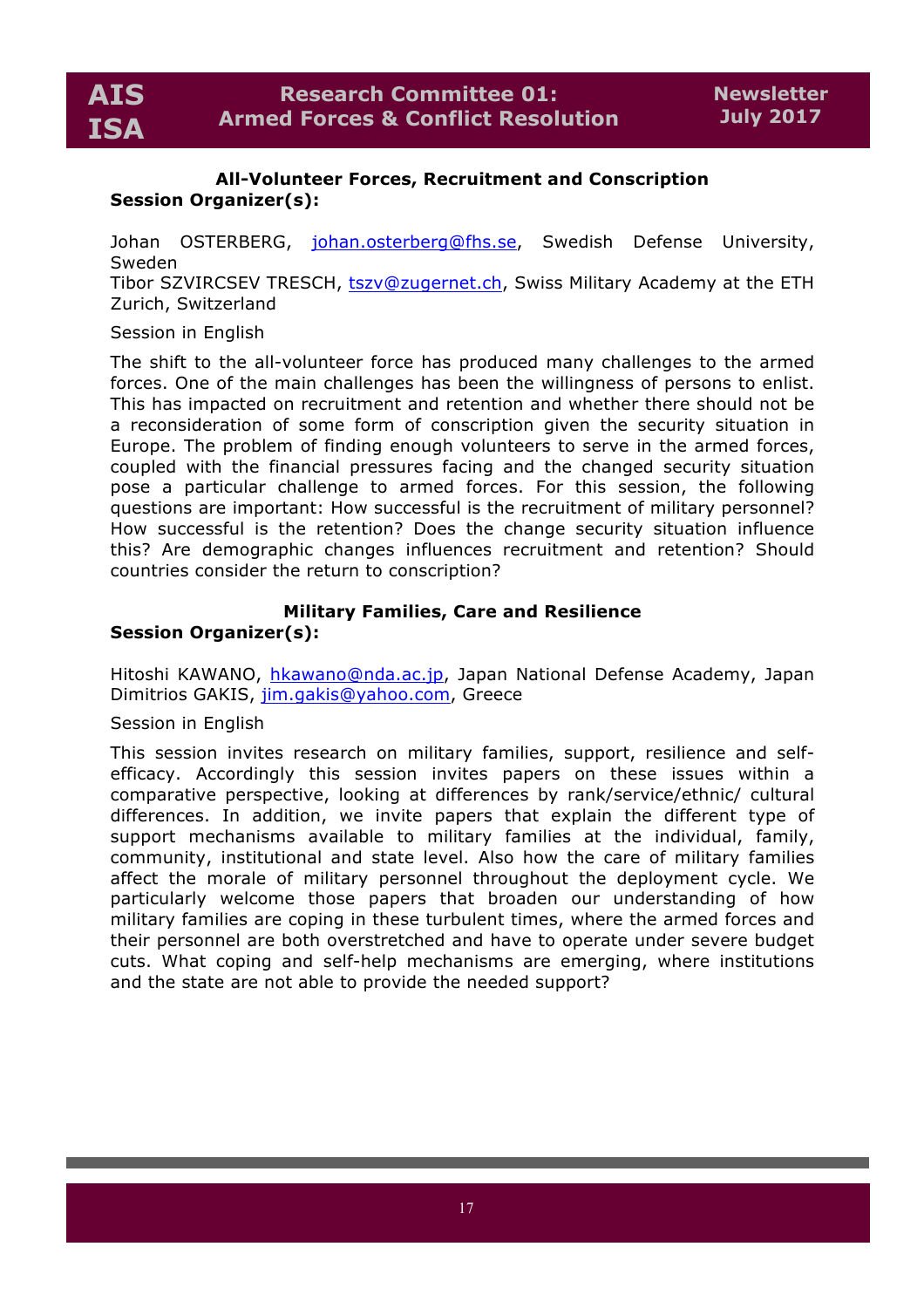## **Civil Military Relations in Times of Change Session Organizer(s):**

André BEIRÃO, beirao.ap@gmail.com, Escola de Guerra Naval, Brazil Unsal SIGRI, usigri@gmail.com, Baskent University, Turkey

## Session in English

Militaries today are involved in peacekeeping missions, law enforcement, in dealing with natural disasters, conducing search and rescue missions, providing humanitarian assistance, nation building in other states and fighting terrorism among others. This has affected civil-military relations on various levels. Added to this many countries have experienced political instability, regional conflicts and military coups. This has often been associated with the democratization movement in these countries which has led to changes in the legal framework governing civil-military relations. Accordingly, this session looks at how these diverse roles affect the re-designing and transformation of civil-military relations. In addition, papers are invited on how this is affecting military education, strategic and defence studies, especially where civilian universities and researchers are now engaging with defense-related themes together with military practitioners and researchers. This session intends to discuss these broad themes.

## **Conflictuality in the Digital Space: What Are the Challenges for Military Organizations?**

## **Session Organizer(s):**

Didier DANET, amael.cattaruzza@st-cyr.terre-net.defense.gouv.fr, Ecoles de Saint-Cyr Coëtquidan, France

## Session in English, French

Now considered as a space of conflict in its own right, the digital space is characterized by well-known features (polymorphous threats, asymmetry of actors, specific temporality ...) which bring to its highest point the degree of turbulence of digital conflicts. In the face of these highly evolving forms, States must build and evolve original and agile defense policies, structures and tools, guaranteeing the Nation respect for its sovereignty in the digital space and the highest level of Protection against attacks and their effects of any kind. Faced with the mutually contending nature of conflict in the digital space, the need to revisit the fundamental concepts of geopolitics in order to better understand the complexity of this particular space of conflict, a combination of multidisciplinary and comparative approaches is essential Evaluate the adequacy of cyber defense policies and mechanisms to the evolving threats that permeate the digital space. This panel proposes to develop this multidisciplinary approach based on three axes of reflection.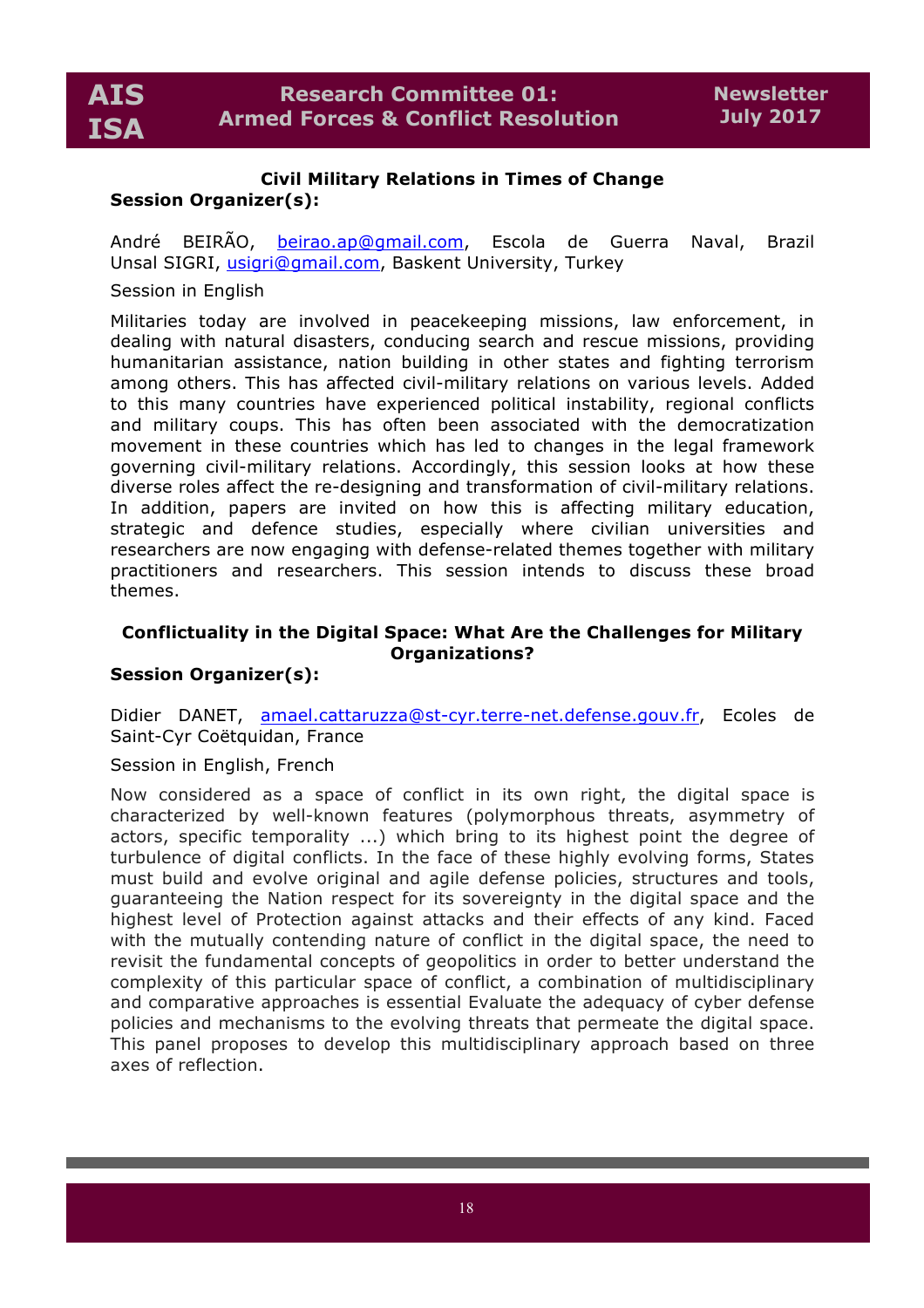#### **Developments within the Military Profession Session Organizer(s):**

Morten BRAENDER, mortenb@ps.au.dk, Aarhus University, Denmark Martin ELBE, martinelbe@bundeswehr.org, ZMSBw - Zentrum für Militärgeschichte und Sozialwissenschaften der Bundeswehr, Germany Lindy HEINECKEN, lindy@sun.ac.za, University of Stellenbosch, South Africa

#### Session in English

As argued by Norbert Elias more than half a century ago, the military profession has always undergone change. Accordingly, this session aims to show the significance of these changes and the prospects of renewing the military profession. Moskos' Institutional/Occupational drift model brought forth much research in terms of the effect that the shift to an all-volunteer force had on the military profession and institution. This session hopes to solicit papers beyond this debate. Papers are invited to address the following topics: How have societal changes affected the identity and standards of the military profession and officer corps? How does public opinion influence the military profession? What is the connection between societal change, institutional change and the military profession? What effect is the privatisation of security having on the military profession? How is technological change influencing the profession? While many of these question are not new, what is certain is that the armed forces are undergoing fundamental change. What this session hopes to achieve is to solicit more robust sociological engagement with these issues.

## **CURRENT RC 01 OFFICERS**

#### **President:**

Christian Leuprecht, Canada (leuprecht-c@rmc.ca)

#### **Executive Secretary**

Uros Svete, Slovenia (uros.svete@fdv.uni-lj.si)

#### **Vice-Presidents**

Helena Carreiras (Portugal) (helena.carreiras@iscte.pt) Doo-Seung Hong (South Korea) (dshong@snu.ac.kr) Tibor Svircsev-Tresch (Switzerland) (Tibor.Szvircsev@vtg.admin.ch)

#### **Executive Committee**

Celso Castro, Brazil (celso.castro@fgv.br) Irina Goldenberg, Canada (irina.goldenberg@forces.gc.ca) Omar Gutierrez, Chile (omarqutierrez@vtr.net) Lindy Heinecken, South Africa (lindy@sun.ac.za)